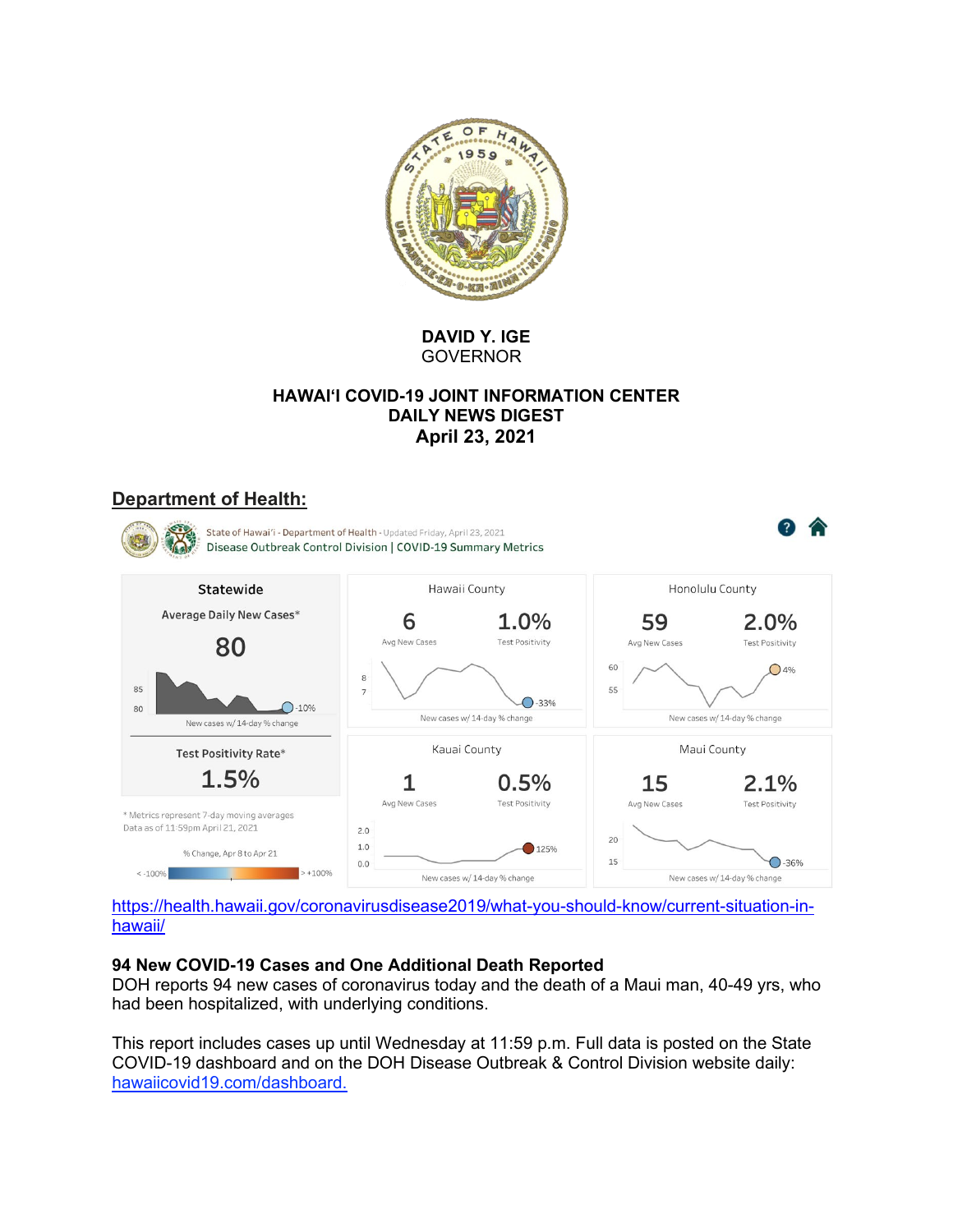| <b>Island of Diagnosis</b>              | <b>New</b><br>Cases | <b>Reported since</b><br>2/28/2020<br>(including new cases) |
|-----------------------------------------|---------------------|-------------------------------------------------------------|
| O'ahu                                   | 74                  | 24,398                                                      |
| Hawai'i                                 | 4                   | 2,664                                                       |
| Maui                                    | 11                  | 3,305                                                       |
| Kaua'i                                  |                     | 205                                                         |
| Moloka'i                                |                     | 37                                                          |
| Lāna'i                                  |                     | 111                                                         |
| HI residents diagnosed outside of<br>HI | 4                   | 1,031                                                       |
| <b>Total Cases</b>                      | 94                  | $31,751++$                                                  |
| <b>Deaths</b>                           |                     | 477                                                         |

## **Hawai'i COVID-19 Counts as of 11:59 p.m. April 21, 2021**

*Hospitalizations as of 8:30 a.m., April 22, 2021: Hawai'i-4, Maui-14, O'ahu-24, Kaua'i-0*

*++As a result of updated information, one case on O'ahu was removed from the counts, and one case from Maui was recategorized to O'ahu.*



Daily COVID-19 Vaccine Administation Update, Hawaii 2021 Updated Friday, April 23, 2021 (updated daily except Weekends and Holidays)

Cumulative Doses Administered\*

1,118,905

#### ▲ 13,254 from 4/22

\*Reflects preliminary reports of doses administered as of Thursday, April 22, 2021<br>\*\*Includes Federal Doses. See Vaccine Dashboard for Complete Breakdown

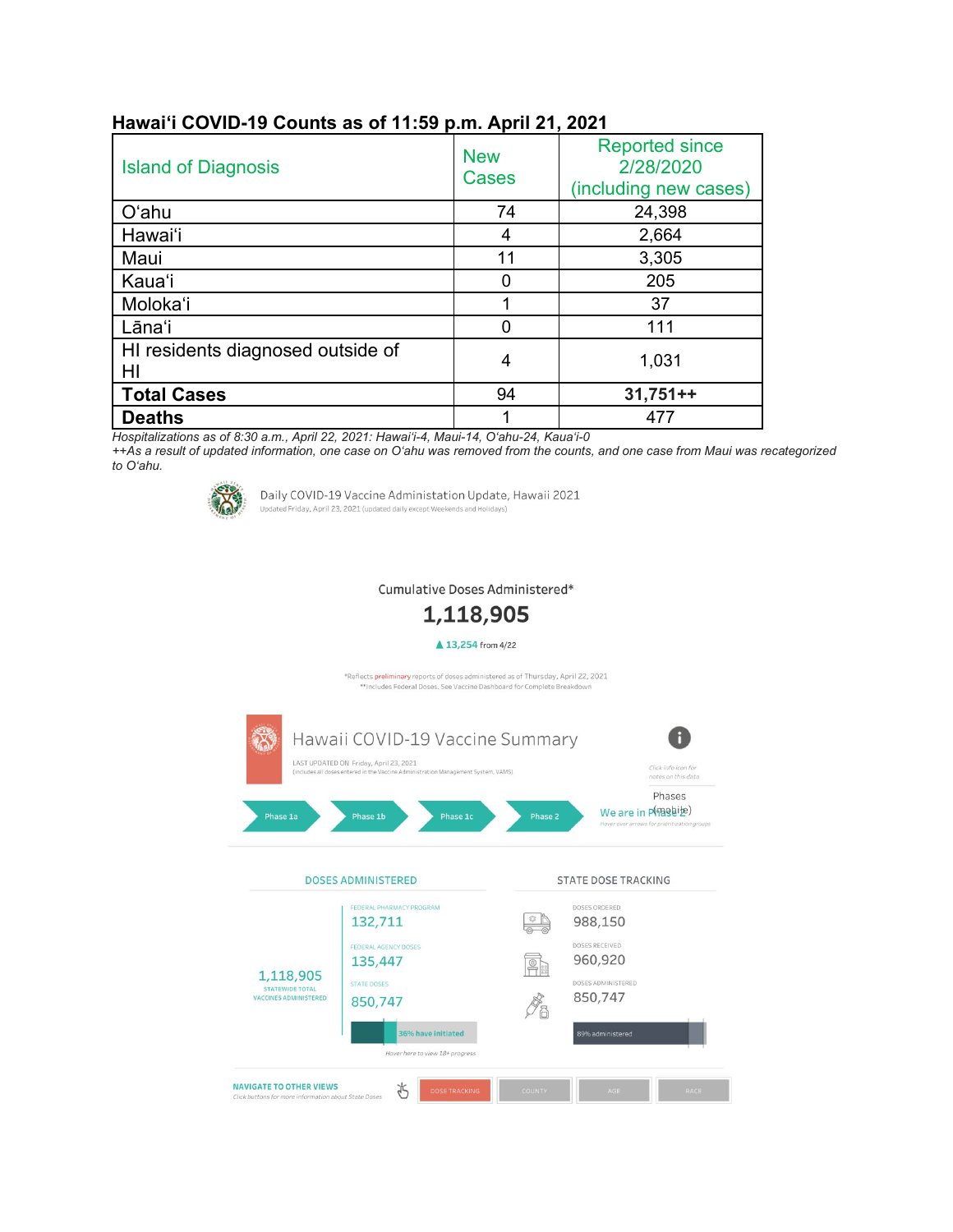

#### **Department of Public Safety: 1 Positive WCCC Inmate Result**

COVID-19 testing is continuously being conducted statewide at all facilities. The Women's Community Correctional Center (WCCC) reports five (5) inmate test results. Of that number, one (1) was positive and four (4) were negative. In following the facility's pandemic protocol, the inmate was a new admission and was already in an intake-related quarantine. The Department of Health was contacted and will conduct contact tracing. No other inmates have reported symptoms.

The Hawai'i Community Correctional Center reports 36 negative inmate results and 18 negative staff test results. The Maui Community Correctional Center reports 17 negative inmate test results and 10 negative staff results. There were 15 negative inmate test results received for the O'ahu Community Correctional Center and 11 negative inmate test results for the Halawa Correctional Facility. For more information on PSD's planning and response efforts to COVID-19: [http://dps.hawaii.gov/blog/2020/03/17/coronavirus-covid-19-information-and-resources/.](http://dps.hawaii.gov/blog/2020/03/17/coronavirus-covid-19-information-and-resources/)

# **Hawaiʻi Tourism Authority:**

#### **21,313 Passengers Arrive on Thursday**

Yesterday, a total of 21,313 people arrived in Hawai'i from out of state. A total 14,912 people indicated they came to Hawai'i for vacation. There were also 1,442 returning residents. The trans-Pacific passenger arrival data is derived from data provided by the Safe Travels digital system.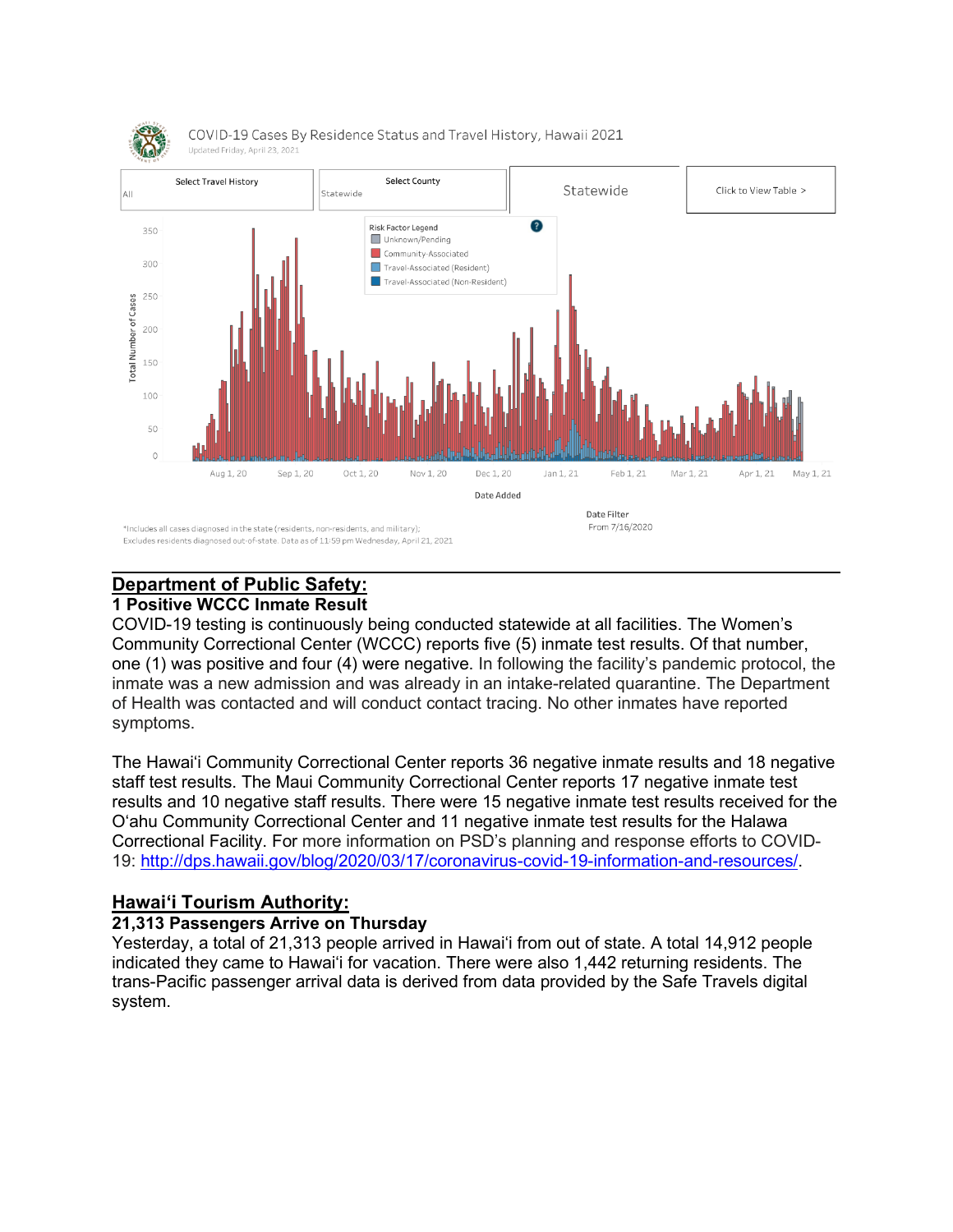|                                | <b>Honolulu</b> | Kahului | Kona  | <b>Hilo</b> | Līhu'e | Grand        |
|--------------------------------|-----------------|---------|-------|-------------|--------|--------------|
| Apr 22                         | (HNL)           | (OGG)   | (KOA) | (1TO)       | (LIH)  | <b>Total</b> |
| <b>Airline Crew</b>            | 555             | 286     | 105   | 2           | 47     | 995          |
| Connecting Flight (Transit)    | 494             | 96      | 15    |             | 0      | 606          |
| <b>Corporate Meeting</b>       | 15              |         | 3     |             |        | 20           |
| <b>Essential Worker</b>        | 76              | 20      | 11    |             | 0      | 111          |
| Honeymoon                      | 15              | 22      | 2     | 0           | 0      | 39           |
| Incentive Trip                 |                 | 14      |       | 0           | 0      | 16           |
| <b>Intended Resident</b>       | 74              | 13      | 13    | 2           | 4      | 106          |
| Military or Federal Government | 98              | 3       |       | 0           | 2      | 110          |
| Other                          | 79              | 38      | 13    | 2           | 3      | 135          |
| <b>Other Business</b>          | 90              | 42      | 21    | 3           | 3      | 159          |
| Pleasure/Vacation              | 6,840           | 5,332   | 1,955 | 23          | 762    | 14,912       |
| <b>Returning Resident</b>      | 965             | 258     | 142   | 17          | 60     | 1,442        |
| <b>Sports Event</b>            | 53              | 3       | 13    | 0           | 0      | 69           |
| <b>To Attend School</b>        | 18              | 2       | 14    | 0           | 0      | 34           |
| <b>To Get Married</b>          | 16              | 13      | O     | 0           | 0      | 29           |
| Transit                        | $\Omega$        | 0       |       | 0           |        |              |
| Visiting Friends or Relatives  | 1,579           | 461     | 349   | 25          | 115    | 2,529        |
| <b>Grand Total</b>             | 10,968          | 6,604   | 2,665 | 79          | 997    | 21,313       |

Reason for Trip by Arrival Airport - Transpacific Screened Passengers

To view more: [https://www.hawaiitourismauthority.org/covid-19-updates/trans-pacific](https://www.hawaiitourismauthority.org/covid-19-updates/trans-pacific-passenger-arrivals/)[passenger-arrivals/](https://www.hawaiitourismauthority.org/covid-19-updates/trans-pacific-passenger-arrivals/)

#### **Helpful Resources**

#### **Trusted Testing and Travel Partners:**

The state of Hawai'i only accepts Nucleic Acid Amplification Test (NAAT) from a certified Clinical Laboratory Improvement Amendment (CLIA) lab test results from Trusted Testing and Travel Partners. For the full list of domestic trans-Pacific, inter-county, international and airline partners, or information on how to become a Trusted Testing Partner, go to: <https://hawaiicovid19.com/travel-partners/>

#### **Safe Travels Hawai'i Program:**

Program overview: <https://hawaiicovid19.com/travel/> FAQs: <https://hawaiicovid19.com/travel/faqs/> Email: [info@gohawaii.com](mailto:info@gohawaii.com) Call Center Number: 1-800-GO-HAWAII

**COVID-19 Vaccine Status in Hawai'i and FAQs:**

<https://hawaiicovid19.com/vaccine/> Vaccine Call Center: 808-586-8332

**COVID-19 Expanded Dashboard (Tables, Charts, and Visualizations):**

<https://hawaiicovid19.com/data-dashboard/>

#### **Safe Travels Digital Platform:**

<https://hawaiicovid19.com/travel/data/>